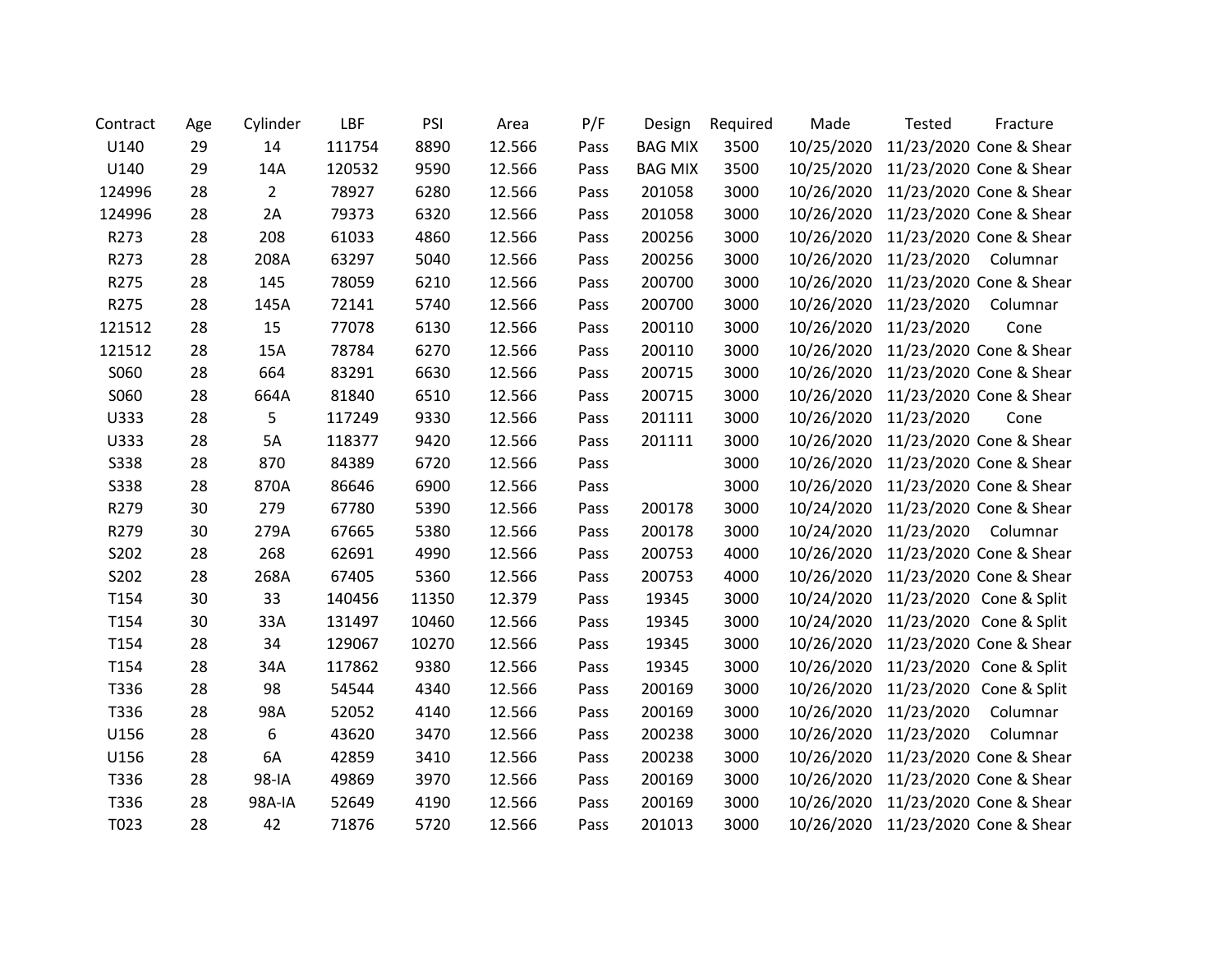| T023        | 28 | 42A             | 75577  | 6010   | 12.566 | Pass | 201013 | 3000 | 10/26/2020 | 11/23/2020            | Columnar                           |
|-------------|----|-----------------|--------|--------|--------|------|--------|------|------------|-----------------------|------------------------------------|
| DB1801      | 28 | 437             | 78353  | 6240   | 12.566 | Pass | 200392 | 3000 | 10/26/2020 |                       | 11/23/2020 Cone & Split            |
| DB1801      | 28 | 437A            | 75156  | 5980   | 12.566 | Pass | 200392 | 3000 |            |                       | 10/26/2020 11/23/2020 Cone & Shear |
| DB1801      | 28 | 438             | 65824  | 5240   | 12.566 | Pass | 200574 | 3000 | 10/26/2020 |                       | 11/23/2020 Cone & Shear            |
| DB1801      | 28 | 438A            | 63981  | 5090   | 12.566 | Pass | 200574 | 3000 | 10/26/2020 |                       | 11/23/2020 Cone & Shear            |
| DB1801      | 28 | 439             | 74611  | 5940   | 12.566 | Pass | 200392 | 3000 | 10/26/2020 | 11/23/2020            | Cone                               |
| DB1801      | 28 | 439A            | 75695  | 6020   | 12.566 | Pass | 200392 | 3000 |            | 10/26/2020 11/23/2020 | Columnar                           |
| 120439      | 28 | 9               | 51411  | 4090   | 12.566 | Pass | 200203 | 3000 | 10/26/2020 | 11/23/2020            | Cone                               |
| 120439      | 28 | <b>9A</b>       | 51979  | 4140   | 12.566 | Pass | 200203 | 3000 | 10/26/2020 | 11/23/2020            | Columnar                           |
| 120439      | 28 | 10              | 54971  | 4420   | 12.441 | Pass | 200203 | 3000 | 10/26/2020 | 11/23/2020            | Cone                               |
| 120439      | 28 | 10A             | 52411  | 4170   | 12.566 | Pass | 200203 | 3000 | 10/26/2020 |                       | 11/23/2020 Cone & Shear            |
| U207        | 28 | $\overline{7}$  | 68748  | 5530   | 12.441 | Pass | 200401 | 3000 |            |                       | 10/26/2020 11/23/2020 Cone & Shear |
| U207        | 28 | 7A              | 68626  | 5460   | 12.566 | Pass | 200401 | 3000 | 10/26/2020 |                       | 11/23/2020 Cone & Shear            |
| R136        | 4  | PF1B            | 46369  | < 3690 | 12.566 | Fail | 200199 | 4000 | 11/19/2020 |                       | 11/23/2020 Cone & Shear            |
| 121512      | 28 | 16              | 84101  | 6690   | 12.566 | Pass | 200110 | 3000 | 10/27/2020 | 11/24/2020            | Columnar                           |
| 121512      | 28 | 16A             | 80568  | 6410   | 12.566 | Pass | 200110 | 3000 | 10/27/2020 | 11/24/2020            | Columnar                           |
| S060        | 28 | 665             | 91539  | 7180   | 12.756 | Pass | 200715 | 3000 | 10/27/2020 | 11/24/2020            | Cone                               |
| S060        | 28 | 665A            | 87383  | 6950   | 12.566 | Pass | 200715 | 3000 |            |                       | 10/27/2020 11/24/2020 Cone & Shear |
| S060        | 28 | 666             | 88173  | 7020   | 12.566 | Pass | 200196 | 3000 | 10/27/2020 |                       | 11/24/2020 Cone & Shear            |
| S060        | 28 | 666A            | 82671  | 6580   | 12.566 | Pass | 200196 | 3000 |            | 10/27/2020 11/24/2020 | Columnar                           |
| U034        | 28 | $\overline{2}$  | 100360 | 7910   | 12.692 | Pass | 200196 | 3000 | 10/27/2020 | 11/24/2020            | Columnar                           |
| U034        | 28 | 2A              | 101383 | 8070   | 12.566 | Pass | 200196 | 3000 | 10/27/2020 |                       | 11/24/2020 Cone & Shear            |
| U333        | 28 | 6               | 115609 | 9250   | 12.504 | Pass | 201111 | 3000 | 10/27/2020 | 11/24/2020            | Cone                               |
| U333        | 28 | 6               | 111667 | 8890   | 12.566 | Pass | 201111 | 3000 | 10/27/2020 |                       | 11/24/2020 Cone & Shear            |
| <b>S338</b> | 28 | 74              | 92623  | 7370   | 12.566 | Pass | 200337 | 3000 | 10/27/2020 |                       | 11/24/2020 Cone & Shear            |
| S338        | 28 | 74A             | 90580  | 7210   | 12.566 | Pass | 200337 | 3000 |            | 10/27/2020 11/24/2020 | Cone                               |
| <b>S338</b> | 28 | 871             | 87261  | 6940   | 12.566 | Pass |        | 3000 | 10/27/2020 | 11/24/2020            | Cone                               |
| <b>S338</b> | 28 | 871A            | 98579  | 7840   | 12.566 | Pass |        | 3000 | 10/27/2020 | 11/24/2020            | Columnar                           |
| R136        | 28 | SP <sub>6</sub> | 94529  | 7520   | 12.566 | Pass | 200199 | 4000 |            | 10/27/2020 11/24/2020 | Cone                               |
| R136        | 28 | SP6A            | 99333  | 7900   | 12.566 | Pass | 200199 | 4000 | 10/27/2020 | 11/24/2020            | Cone                               |
| 111041      | 28 | $S-15$          | 61090  | 4860   | 12.566 | Pass | 300316 | 3000 | 10/27/2020 | 11/24/2020            | Cone                               |
| 111041      | 28 | $S-15A$         | 58516  | 4660   | 12.566 | Pass | 300316 | 3000 |            |                       | 10/27/2020 11/24/2020 Cone & Shear |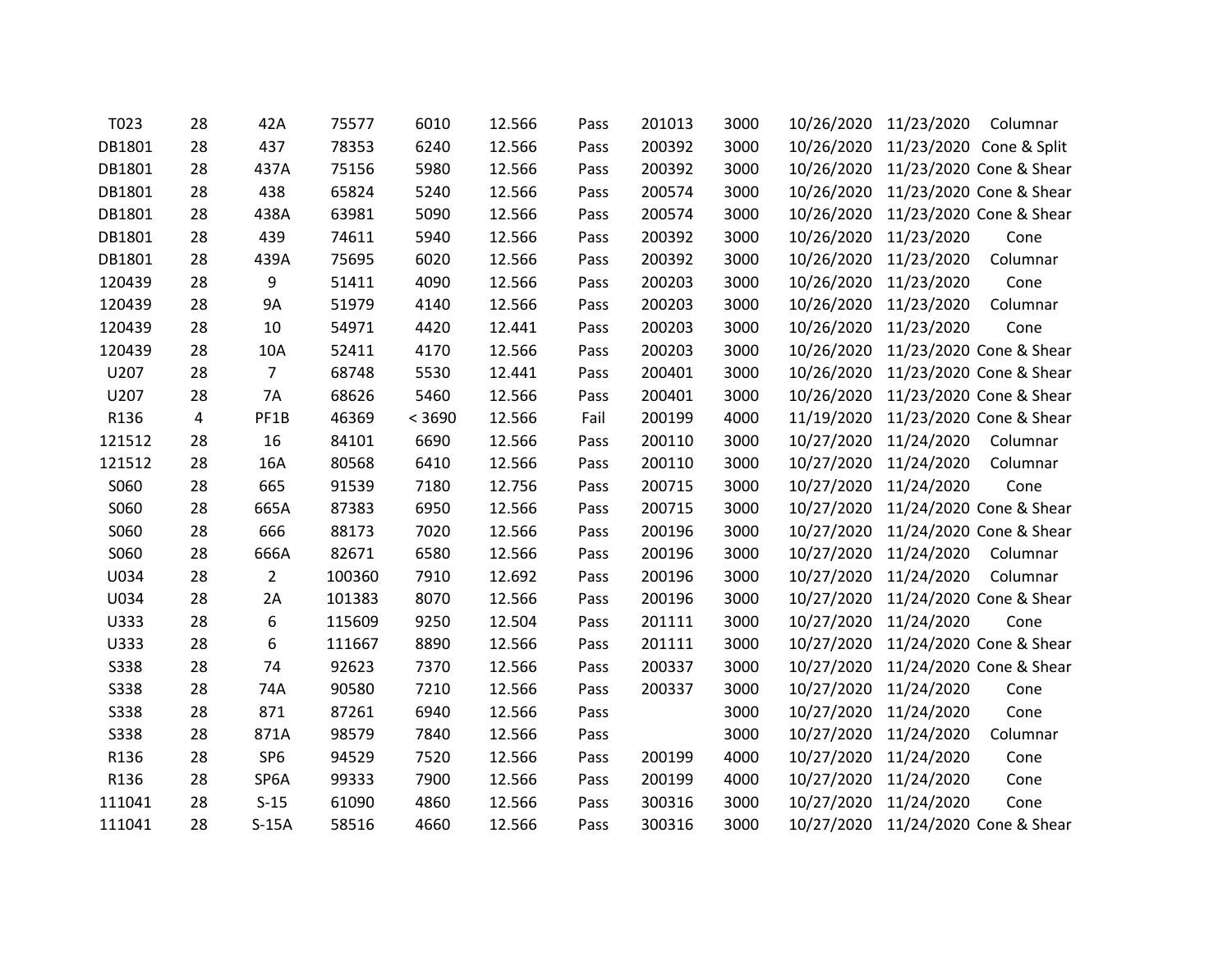| 119814 | 28 | 1            | 51119  | 4070   | 12.566 | Pass | 200154 | 4000 | 10/27/2020            |            | 11/24/2020 Cone & Shear            |
|--------|----|--------------|--------|--------|--------|------|--------|------|-----------------------|------------|------------------------------------|
| 119814 | 28 | 1A           | 49252  | < 3920 | 12.566 | Fail | 200154 | 4000 | 10/27/2020            |            | 11/24/2020 Cone & Shear            |
| S182   | 28 | 75           | 65257  | 5190   | 12.566 | Pass | 200527 | 3000 |                       |            | 10/27/2020 11/24/2020 Cone & Shear |
| S182   | 28 | 75A          | 64535  | 5140   | 12.566 | Pass | 200527 | 3000 | 10/27/2020            | 11/24/2020 | Columnar                           |
| T336   | 28 | 99           | 56881  | 4530   | 12.566 | Pass | 200169 | 3000 | 10/27/2020            |            | 11/24/2020 Cone & Shear            |
| T336   | 28 | 99A          | 59171  | 4710   | 12.566 | Pass | 200169 | 3000 |                       |            | 10/27/2020 11/24/2020 Cone & Split |
| T336   | 28 | 100          | 59202  | 4710   | 12.566 | Pass | 200169 | 3000 | 10/27/2020            |            | 11/24/2020 Cone & Split            |
| T336   | 28 | 100A         | 59546  | 4740   | 12.566 | Pass | 200169 | 3000 |                       |            | 10/27/2020 11/24/2020 Cone & Shear |
| 123629 | 28 | $\mathbf{1}$ | 82272  | 6550   | 12.566 | Pass | 200318 | 3000 | 10/27/2020 11/24/2020 |            | Shear                              |
| 123629 | 28 | 1A           | 81591  | 6490   | 12.566 | Pass | 200318 | 3000 | 10/27/2020            | 11/24/2020 | Columnar                           |
| CMGC03 | 28 | 18ARB        | 142081 | 11310  | 12.566 | Pass | 200031 | 8000 | 10/27/2020            |            | 11/24/2020 Cone & Shear            |
| CMGC03 | 28 | 18ARB        | 141435 | 11260  | 12.566 | Pass | 200031 | 8000 |                       |            | 10/27/2020 11/24/2020 Cone & Shear |
| Q029   | 28 | 589          | 74437  | 5920   | 12.566 | Pass | 201012 | 3000 | 10/27/2020            |            | 11/24/2020 Cone & Shear            |
| Q029   | 28 | 589A         | 80547  | 6410   | 12.566 | Pass | 201012 | 3000 | 10/27/2020            | 11/24/2020 | Cone                               |
| Q029   | 28 | 590-A        | 69684  | 5550   | 12.566 | Pass | 201013 | 3000 |                       |            | 10/27/2020 11/24/2020 Cone & Shear |
| Q029   | 28 | 590-A        | 76967  | 6120   | 12.566 | Pass | 201013 | 3000 | 10/27/2020            |            | 11/24/2020 Cone & Shear            |
| R259   | 28 | <b>9A</b>    | 71056  | 5650   | 12.566 | Pass | 200203 | 3000 | 10/27/2020            |            | 11/24/2020 Cone & Shear            |
| R259   | 28 | <b>9A</b>    | 73909  | 5880   | 12.566 | Pass | 200203 | 3000 |                       |            | 10/27/2020 11/24/2020 Cone & Shear |
| T015   | 28 | 2A           | 64368  | 5120   | 12.566 | Pass | 200703 | 3000 | 10/27/2020            | 11/24/2020 | Columnar                           |
| T015   | 28 | 2A           | 64577  | 5140   | 12.566 | Pass | 200703 | 3000 |                       |            | 10/27/2020 11/24/2020 Cone & Shear |
| T023   | 28 | 43A          | 74534  | 5930   | 12.566 | Pass | 201013 | 3000 | 10/27/2020            | 11/24/2020 | Cone                               |
| T023   | 28 | 43A          | 84326  | 6710   | 12.566 | Pass | 201013 | 3000 | 10/27/2020            | 11/24/2020 | Columnar                           |
| T079   | 28 | 207A         | 62402  | 4970   | 12.566 | Pass | 200065 | 3000 | 10/27/2020            | 11/24/2020 | Cone                               |
| T079   | 28 | 207A         | 63724  | 5070   | 12.566 | Pass | 200065 | 3000 | 10/27/2020            | 11/24/2020 | Cone                               |
| U057   | 28 | $\mathbf{1}$ | 36556  | < 2900 | 12.585 | Fail | 200456 | 3000 | 10/27/2020            | 11/24/2020 | Columnar                           |
| U057   | 28 | 1A           | 36834  | < 2930 | 12.566 | Fail | 200456 | 3000 |                       |            | 10/27/2020 11/24/2020 Cone & Shear |
| R274   | 28 | 46           | 46720  | 3720   | 12.566 | Pass | 200189 | 3000 | 10/27/2020            | 11/24/2020 | Cone                               |
| R274   | 28 | 46A          | 44971  | 3580   | 12.566 | Pass | 200189 | 3000 | 10/27/2020            | 11/24/2020 | Columnar                           |
| R279   | 28 | 280A         | 66068  | 5260   | 12.566 | Pass | 200178 | 3000 |                       |            | 10/27/2020 11/24/2020 Cone & Shear |
| R279   | 28 | 280A         | 64589  | 5140   | 12.566 | Pass | 200178 | 3000 | 10/27/2020            | 11/24/2020 | Columnar                           |
| DB1801 | 28 | 440          | 61863  | 4940   | 12.529 | Pass | 200169 | 3000 | 10/27/2020            | 11/24/2020 | Columnar                           |
| DB1801 | 28 | 440A         | 62705  | 4990   | 12.566 | Pass | 200169 | 3000 | 10/27/2020 11/24/2020 |            | Columnar                           |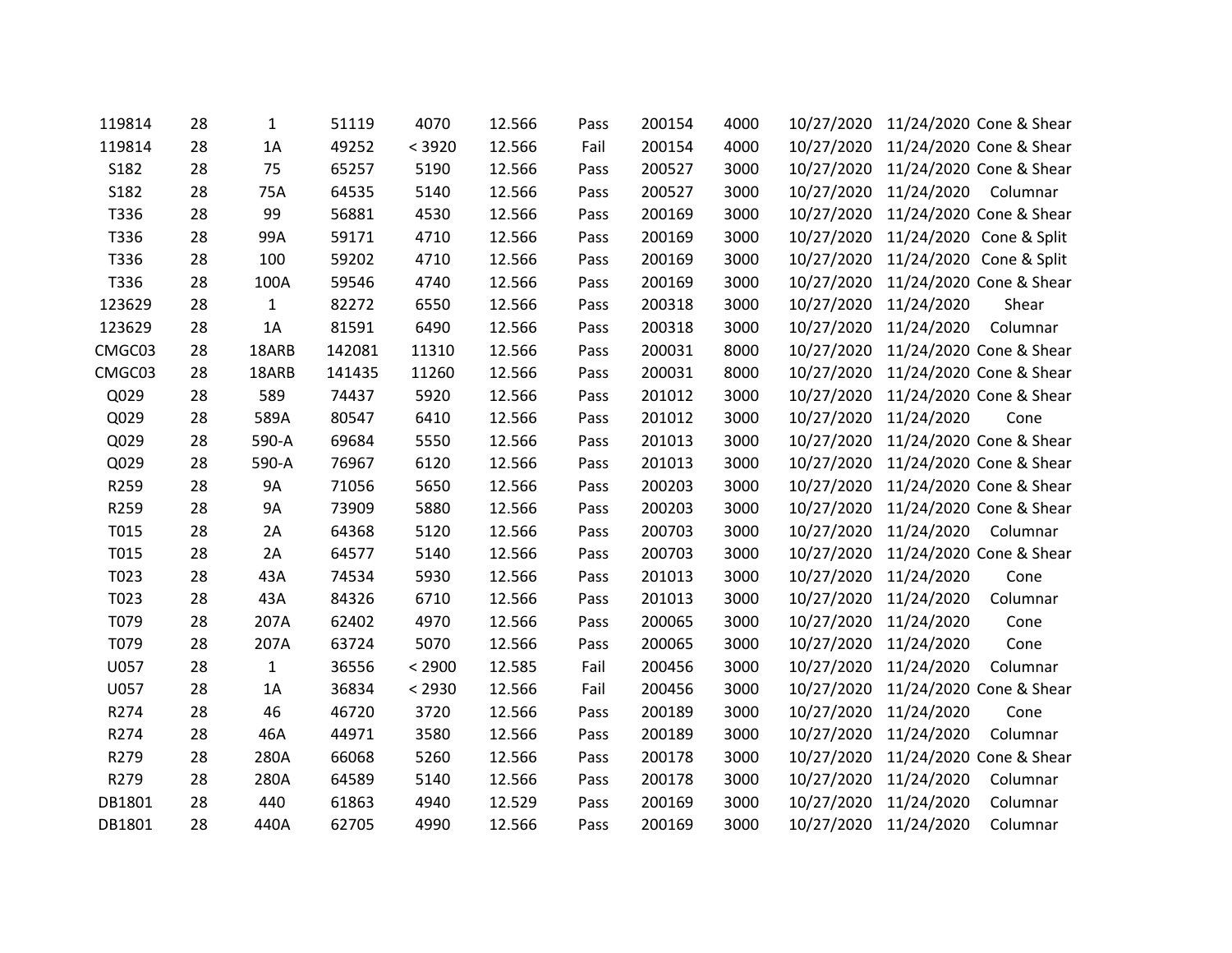| DB1801      | 28             | 441            | 74528  | 5930  | 12.566 | Pass | 200574 | 3000 | 10/27/2020 |                                | 11/24/2020 Cone & Shear            |
|-------------|----------------|----------------|--------|-------|--------|------|--------|------|------------|--------------------------------|------------------------------------|
| DB1801      | 28             | 441A           | 74859  | 5960  | 12.566 | Pass | 200574 | 3000 | 10/27/2020 |                                | 11/24/2020 Cone & Split            |
| DB1801      | 28             | 442            | 91414  | 7270  | 12.566 | Pass | 200392 | 3000 |            |                                | 10/27/2020 11/24/2020 Cone & Shear |
| DB1801      | 28             | 442A           | 90555  | 7210  | 12.566 | Pass | 200392 | 3000 | 10/27/2020 |                                | 11/24/2020 Cone & Split            |
| DB1801      | 28             | 443            | 73665  | 5860  | 12.566 | Pass | 200392 | 3000 | 10/27/2020 |                                | 11/24/2020 Cone & Split            |
| DB1801      | 28             | 443A           | 73531  | 5850  | 12.566 | Pass | 200392 | 3000 | 10/27/2020 |                                | 11/24/2020 Cone & Shear            |
| T932        | 28             | 57             | 131899 | 10450 | 12.623 | Pass | 200178 | 3000 | 10/27/2020 | 11/24/2020                     | Cone                               |
| T932        | 28             | 57A            | 68086  | 5420  | 12.566 | Pass | 200178 | 3000 | 10/27/2020 |                                | 11/24/2020 Cone & Shear            |
| T019        | 28             | $\overline{2}$ | 62964  | 5010  | 12.566 | Pass | 200151 | 3000 |            | 10/27/2020 11/24/2020 Columnar |                                    |
| T019        | 28             | 2A             | 63578  | 5060  | 12.566 | Pass | 200151 | 3000 | 10/27/2020 |                                | 11/24/2020 Cone & Shear            |
| 121512      | 5              | 27B            | 57947  | 4610  | 12.566 | Pass | 200110 | 3000 | 11/19/2020 | 11/24/2020                     | Cone                               |
| 121512      | 5              | 27C            | 55427  | 4410  | 12.566 | Pass | 200110 | 3000 |            | 11/19/2020 11/24/2020          | Cone                               |
| <b>S338</b> | $\overline{7}$ | 1203           | 40011  | 3180  | 12.566 | Pass | 200337 | 3000 | 11/17/2020 |                                | 11/24/2020 Cone & Shear            |
| <b>S338</b> | $\overline{7}$ | 1203A          | 39642  | 3150  | 12.566 | Pass | 200337 | 3000 | 11/17/2020 |                                | 11/24/2020 Cone & Shear            |
| 111041      | 28             | $S-16$         | 61036  | 4860  | 12.566 | Pass | 200316 | 3000 |            | 10/29/2020 11/25/2020          | Cone                               |
| 111041      | 28             | $S-16A$        | 56384  | 4490  | 12.566 | Pass | 200316 | 3000 | 10/29/2020 |                                | 11/25/2020 Cone & Shear            |
| S060        | 28             | 667            | 96455  | 7680  | 12.566 | Pass | 200197 | 3000 | 10/29/2020 | 11/25/2020                     | Cone                               |
| S060        | 28             | 667A           | 96722  | 7700  | 12.566 | Pass | 200197 | 3000 |            | 10/29/2020 11/25/2020          | Columnar                           |
| S060        | 28             | 667B           | 82665  | 6570  | 12.592 | Pass | 200197 | 3000 | 10/29/2020 | 11/25/2020                     | Cone                               |
| S060        | 28             | 667C           | 80984  | 6440  | 12.566 | Pass | 200197 | 3000 |            |                                | 10/29/2020 11/25/2020 Cone & Shear |
| S060        | 28             | 668            | 88132  | 7010  | 12.566 | Pass | 200196 | 3000 | 10/29/2020 | 11/25/2020                     | Columnar                           |
| S060        | 28             | 668A           | 82621  | 6570  | 12.566 | Pass | 200196 | 3000 | 10/29/2020 | 11/25/2020                     | Cone                               |
| S202        | 28             | 269            | 85583  | 7150  | 11.977 | Pass | 200753 | 4000 | 10/28/2020 |                                | 11/25/2020 Cone & Shear            |
| S202        | 28             | 269A           | 84961  | 6760  | 12.566 | Pass | 200753 | 4000 | 10/28/2020 | 11/25/2020                     | Cone                               |
| S202        | 28             | 270            | 68994  | 5510  | 12.522 | Pass | 200753 | 4000 | 10/29/2020 | 11/25/2020                     | Cone                               |
| S202        | 28             | 270A           | 69009  | 5490  | 12.566 | Pass | 200753 | 4000 |            |                                | 10/29/2020 11/25/2020 Cone & Shear |
| T154        | 28             | 35             | 122966 | 9790  | 12.566 | Pass | 19345  | 3000 | 10/29/2020 | 11/25/2020                     | Columnar                           |
| T154        | 28             | 35A            | 126524 | 10070 | 12.566 | Pass | 19345  | 3000 | 10/29/2020 |                                | 11/25/2020 Cone & Shear            |
| R273        | 28             | 209            | 48008  | 3780  | 12.692 | Pass | 200256 | 3000 | 10/29/2020 | 11/25/2020 Columnar            |                                    |
| R273        | 28             | 209A           | 47742  | 3800  | 12.566 | Pass | 200256 | 3000 | 10/29/2020 |                                | 11/25/2020 Cone & Shear            |
| S272        | 28             | 128            | 73396  | 5830  | 12.592 | Pass | 201021 | 3000 | 10/29/2020 |                                | 11/25/2020 Cone & Shear            |
| S272        | 28             | 128A           | 76786  | 6110  | 12.566 | Pass | 201021 | 3000 | 10/29/2020 | 11/25/2020 Columnar            |                                    |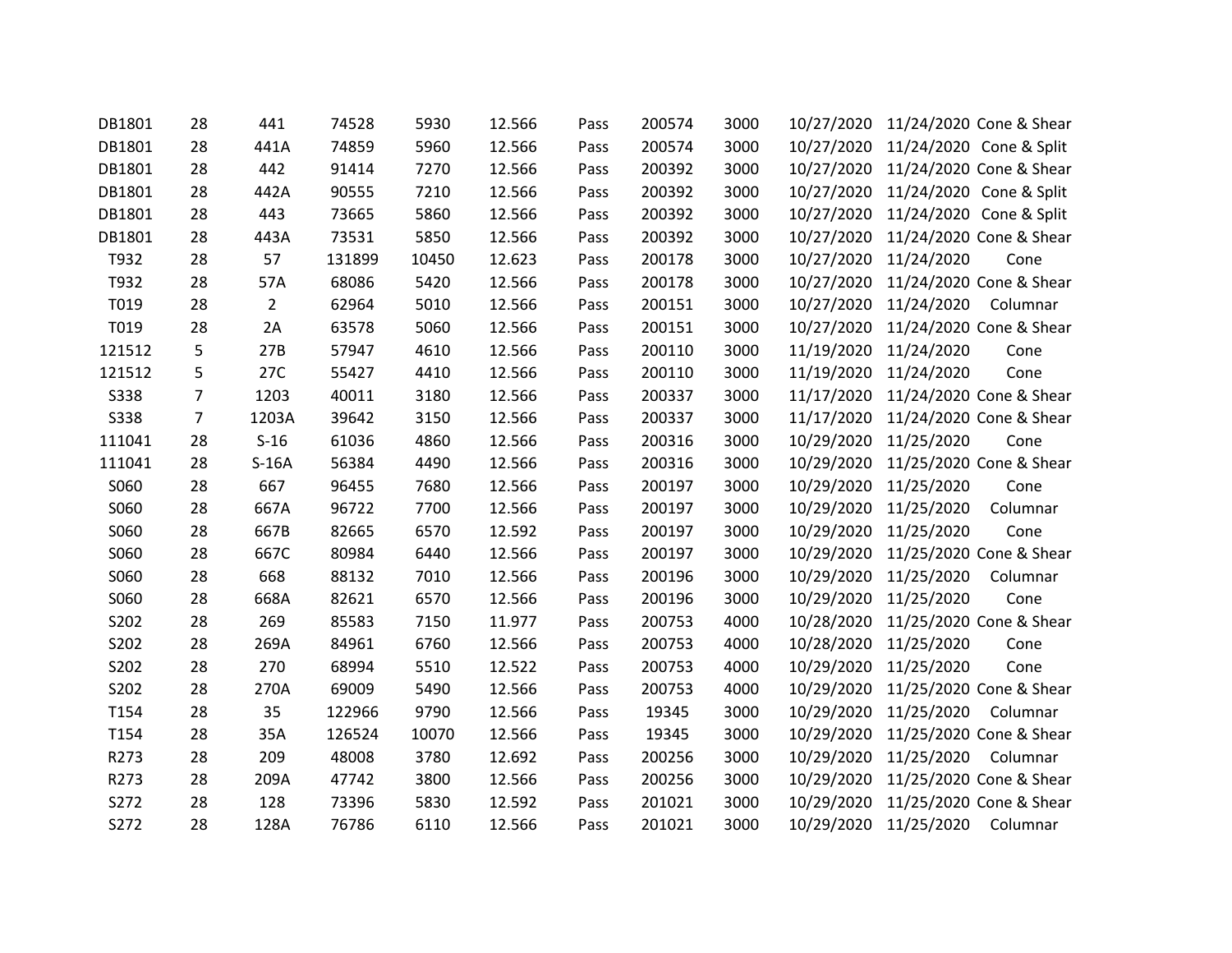| CMGC03 | 28             | 72   | 51644  | 4110  | 12.566 | Pass | 200392 | 3000 | 10/29/2020 |            | 11/25/2020 Cone & Shear |
|--------|----------------|------|--------|-------|--------|------|--------|------|------------|------------|-------------------------|
| CMGC03 | 28             | 72A  | 56465  | 4490  | 12.566 | Pass | 200392 | 3000 | 10/29/2020 | 11/25/2020 | Cone & Split            |
| R279   | 28             | 281A | 72551  | 5770  | 12.566 | Pass | 200178 | 3000 | 10/29/2020 | 11/25/2020 | Columnar                |
| R279   | 28             | 281A | 74339  | 5920  | 12.566 | Pass | 200178 | 3000 | 10/29/2020 | 11/25/2020 | Columnar                |
| DB1801 | 28             | 445  | 44901  | 3570  | 12.566 | Pass | 200169 | 3000 | 10/29/2020 |            | 11/25/2020 Cone & Split |
| DB1801 | 28             | 445A | 42155  | 3350  | 12.566 | Pass | 200169 | 3000 | 10/29/2020 |            | 11/25/2020 Cone & Split |
| DB1801 | 28             | 444  | 73552  | 5850  | 12.566 | Pass | 200392 | 3000 | 10/29/2020 |            | 11/25/2020 Cone & Shear |
| DB1801 | 28             | 444A | 76999  | 6130  | 12.566 | Pass | 200392 | 3000 | 10/29/2020 |            | 11/25/2020 Cone & Shear |
| R279   | 6              | 290B | 40413  | 3220  | 12.566 | Pass | 200178 | 3000 | 11/19/2020 | 11/25/2020 | Columnar                |
| R279   | 6              | 290B | 43099  | 3430  | 12.566 | Pass | 200178 | 3000 | 11/19/2020 | 11/25/2020 | Columnar                |
| T932   | 12             | 18   | 138676 | 11040 | 12.566 | Pass | 201053 | 3000 | 11/13/2020 | 11/25/2020 | Cone                    |
| T932   | 12             | 18A  | 116538 | 9270  | 12.566 | Pass | 201053 | 3000 | 11/13/2020 |            | 11/25/2020 Cone & Shear |
| T932   | 11             | 19   | 140618 | 11190 | 12.566 | Pass | 201053 | 3000 | 11/14/2020 |            | 11/25/2020 Cone & Shear |
| T932   | 11             | 19A  | 127616 | 10160 | 12.566 | Pass | 201053 | 3000 | 11/14/2020 | 11/25/2020 | Cone                    |
| T932   | 9              | 20   | 128363 | 10210 | 12.566 | Pass | 201053 | 3000 | 11/16/2020 | 11/25/2020 | Cone                    |
| T932   | 9              | 20A  | 105605 | 8400  | 12.566 | Pass | 201053 | 3000 | 11/16/2020 |            | 11/25/2020 Cone & Shear |
| T932   | 7              | 21   | 59215  | 4710  | 12.566 | Pass | 201053 | 3000 | 11/18/2020 |            | 11/25/2020 Cone & Shear |
| T932   | 7              | 21A  | 118410 | 9420  | 12.566 | Pass | 201053 | 3000 | 11/18/2020 |            | 11/25/2020 Cone & Shear |
| T932   | $\overline{7}$ | 22   | 57547  | 4580  | 12.566 | Pass | 201053 | 3000 | 11/19/2020 |            | 11/25/2020 Cone & Shear |
| T932   | 7              | 22A  | 101514 | 8080  | 12.566 | Pass | 201053 | 3000 | 11/19/2020 | 11/25/2020 | Columnar                |
| T932   | 7              | 23   | 119210 | 9490  | 12.566 | Pass | 201053 | 3000 | 11/19/2020 | 11/25/2020 | Cone                    |
| T932   | 7              | 23A  | 103826 | 8260  | 12.566 | Pass | 201053 | 3000 | 11/19/2020 | 11/25/2020 | Columnar                |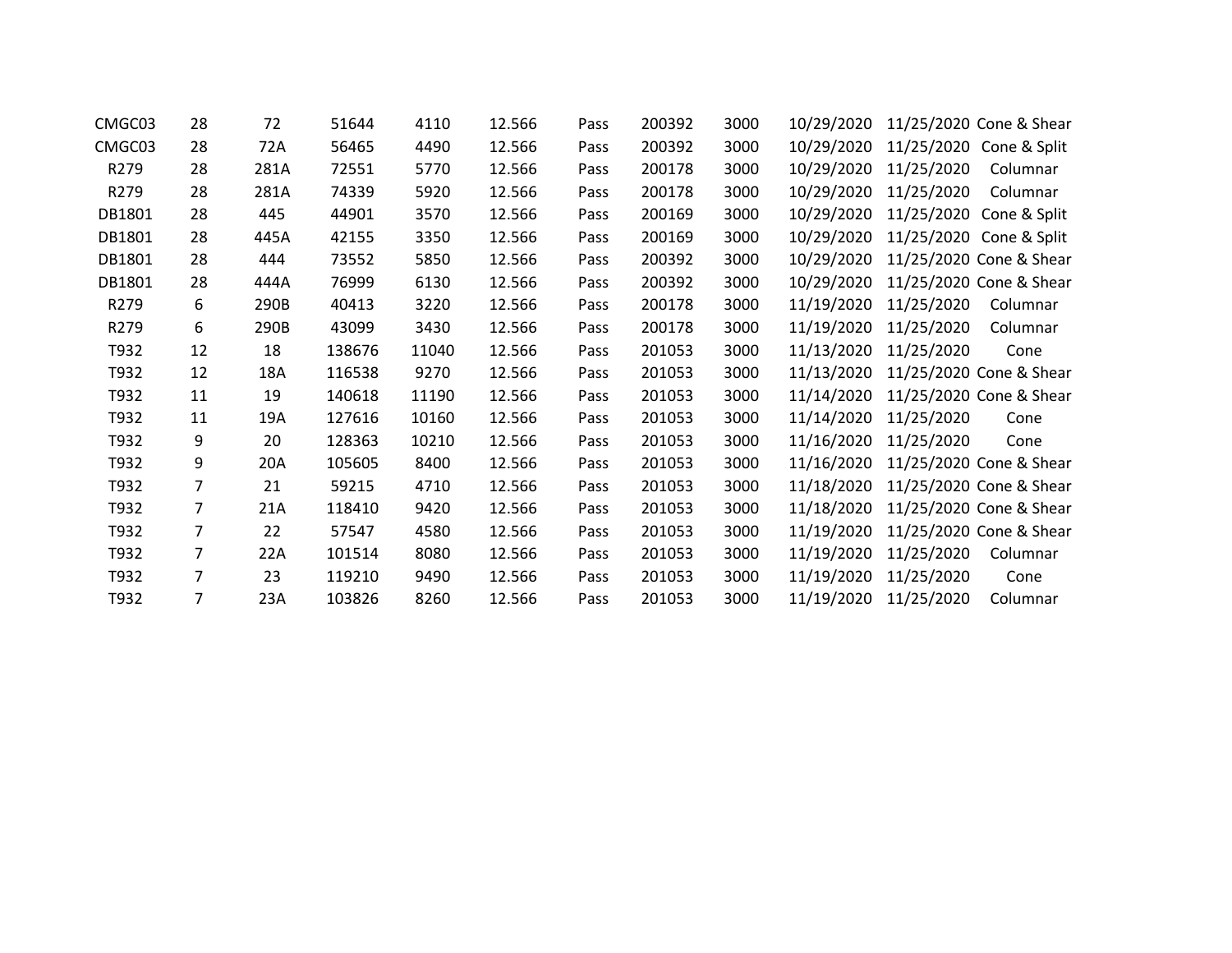- Cone & Shear
- $\sim$   $\sim$
- Cone & Shear
	- Cone & Shear  $\mathcal{L}_{\text{C}}$
	-
	- $C_{\rm{C}}$  , where  $C_{\rm{C}}$ 
		-
	- $\mathcal{O}(\mathcal{O}(\log n))$  . The simple state  $\mathcal{O}(\log n)$
	- $\sim$   $\sim$  $\mathcal{L}(\mathcal{A})$
	-
	- $\mathcal{L}(\mathcal{A})$  $\sim$   $\sim$
	- $\mathcal{L}(\mathcal{A})$
	- $\mathcal{L}_{\text{C}}$  ,  $\mathcal{L}_{\text{C}}$
	- $C^{\infty}$  . Shear  $\mathbb{R}^n$  , we see that
	- $C_{\rm{C}}$  , where  $\mathcal{S}_{\rm{C}}$
	- $\mathcal{C}^{\text{c}}$  , where  $\mathcal{C}^{\text{c}}$  , where  $\mathcal{C}^{\text{c}}$ 
		-
	-
	- $C_{\rm{C}}$  , where  $C_{\rm{C}}$  is a shear of  $\sim$  $\mathcal{L}_{\text{C}}$  ,  $\mathcal{L}_{\text{C}}$
	- $\mathcal{L}(\mathcal{A})$
	- $\mathcal{L}^{\text{c}}$  ,  $\mathcal{L}^{\text{c}}$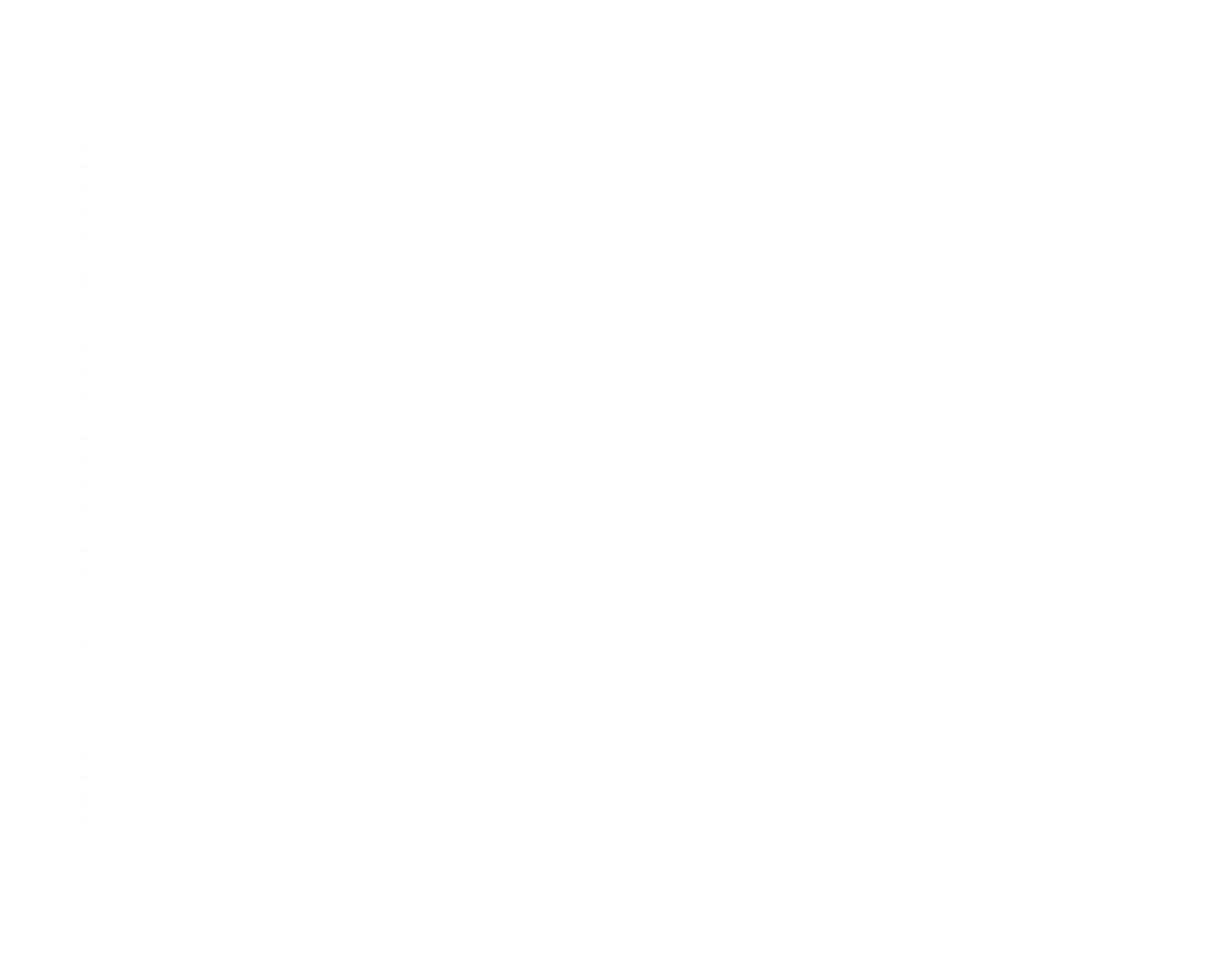- 
- Cone & Shear Cone & Shear
	- $C_{\rm eff}$  , where  $\sim$ 
		-
	-
	- $\mathcal{O}(\mathcal{O}(\log n))$  . The simple state  $\mathcal{O}(\log n)$  $\sim$   $\sim$
	- $\mathcal{L}(\mathcal{A})$
	- $\mathcal{L}_{\text{C}}$  ,  $\mathcal{L}_{\text{C}}$
	-
	- $C_{\rm{C}}$  , where  $\mathcal{S}_{\rm{C}}$  $C_{\rm{C}}$  , where  $C_{\rm{C}}$  , where  $\sigma_{\rm{C}}$ 
		-
	- $C_{\rm{C}}$  , where  $C_{\rm{C}}$  $C_{\rm{C}}$  , where  $C_{\rm{C}}$  , where  $\sigma_{\rm{C}}$
	- $\mathcal{L}_{\mathcal{S}}$  , where  $\mathcal{L}_{\mathcal{S}}$  , where  $\mathcal{L}_{\mathcal{S}}$
	-
	-
	- $C_{\rm{C}}$  , where  $C_{\rm{C}}$
- - - - - -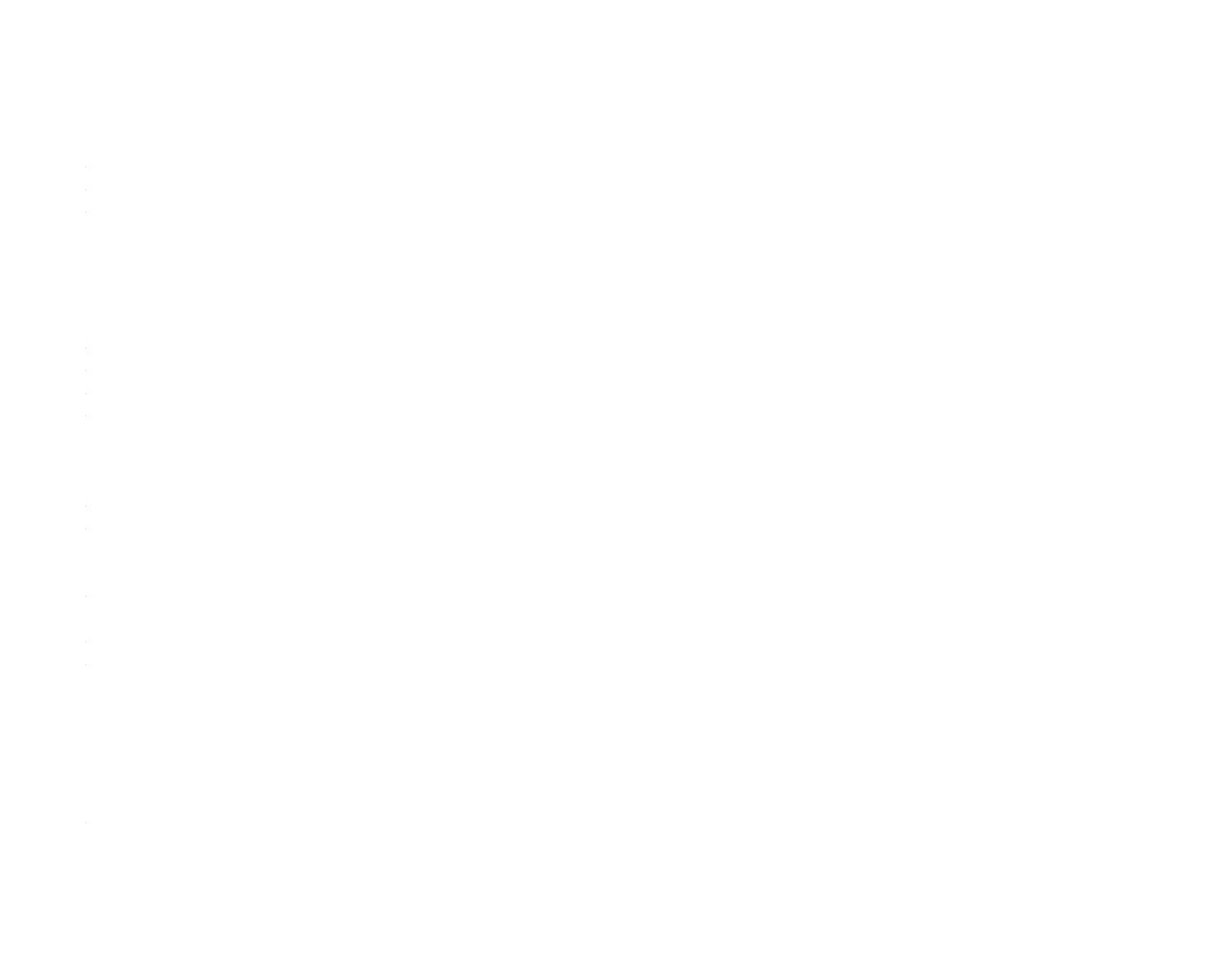- $C_{\rm{C}}$  , where  $C_{\rm{C}}$
- $\mathcal{L}(\mathcal{A})$  $\mathcal{L}(\mathcal{A})$
- 
- $C_{\rm{C}}$  , where  $\mathcal{L}_{\rm{C}}$
- 
- $C_{\rm{C}}$  , where  $C_{\rm{C}}$ 
	-
- $C^{\infty}$  . Shear  $\mathbb{R}^n$  , we have  $\sim$   $\sim$
- $\mathcal{L}(\mathcal{A})$
- 
- $\mathcal{L}(\mathcal{A})$ Cone & Shear
	-
- Cone & Shear

Cone & Shear

- $\mathcal{L}_{\text{Cov}}$  , where  $\mathcal{L}_{\text{Cov}}$  , where  $\mathcal{L}_{\text{Cov}}$ 
	-
	-
- $C_{\rm{C}}$  , where  $C_{\rm{C}}$
- $C^{\infty}$  . The shear of  $\mathbb{R}^n$ 
	- -
- - - - - - - -
							-
							- -
							-
							-
							-
							-
						-
			-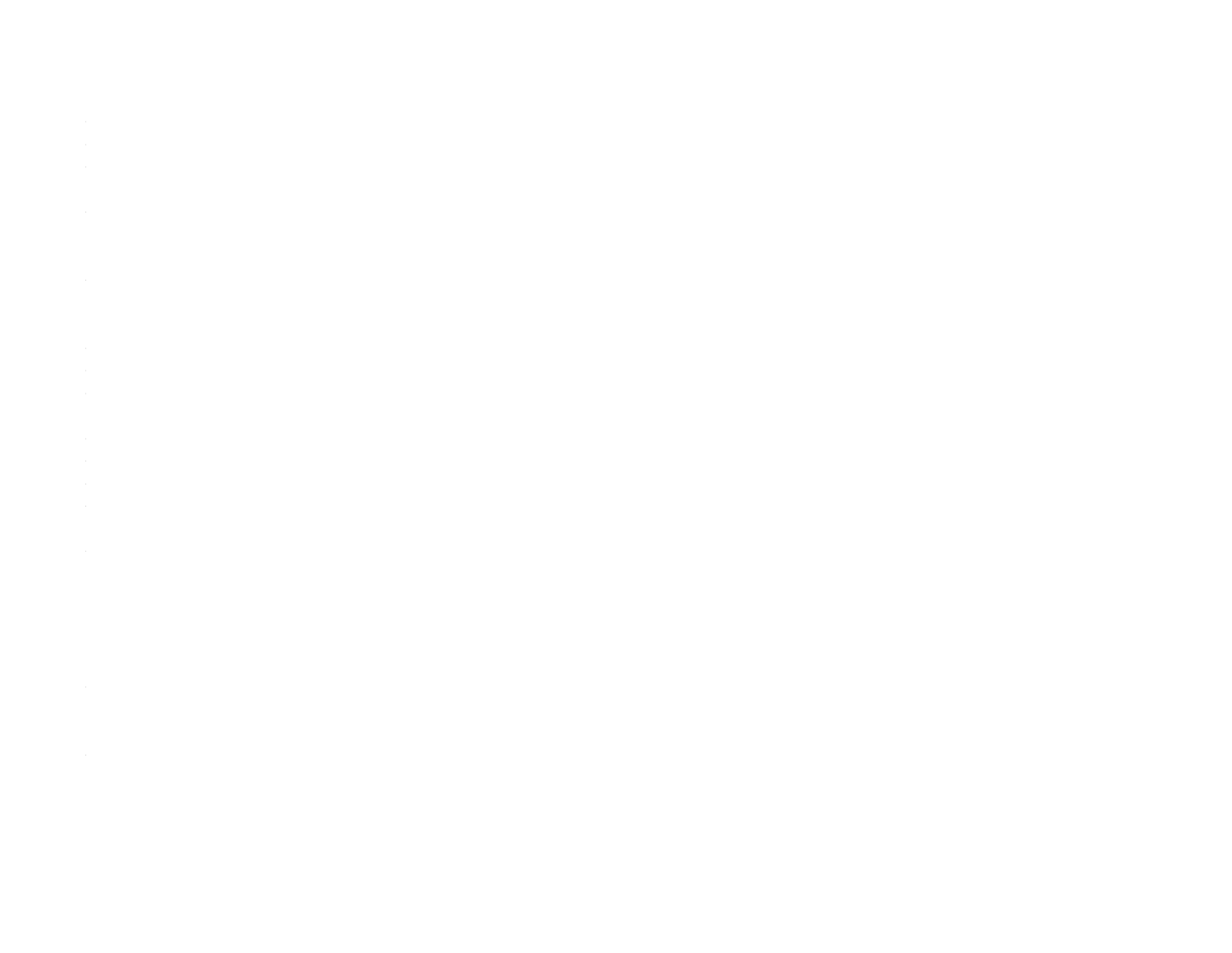$C_{\rm{C}}$  , where  $C_{\rm{C}}$  , where  $\sigma_{\rm{C}}$ 

 $C_{\rm{C}}$  , where  $\mathcal{S}_{\rm{C}}$ 

 $C_{\rm{C}}$  , where  $C_{\rm{C}}$  , where  $\sigma_{\rm{C}}$ 

 $\mathcal{L}_\text{G}$  , where  $\mathcal{L}_\text{G}$  is a simple of  $\mathcal{L}_\text{G}$  $C_{\rm{C}}$  , where  $C_{\rm{C}}$  is the Shear state of the Shear state  $\sim$ 

 $C_{\rm{C}}$  , where  $\mathcal{S}_{\rm{C}}$  $\mathcal{L}(\mathcal{A})$ 

 $C^{\infty}$  , where  $\mathcal{S}^{\infty}$ 

 $C_{\rm{C}}$  , where  $C_{\rm{C}}$  , where  $\sigma_{\rm{C}}$ 

 $C^{\infty}$  . As  $\mathbb{R}^n$  , we have

 $\mathcal{L}_{\text{Cov}}$  , where  $\mathcal{L}_{\text{Cov}}$  $\mathcal{L}_{\text{Cov}}$  , where  $\mathcal{L}_{\text{Cov}}$  , where  $\mathcal{L}_{\text{Cov}}$ 

 $C_{\rm{C}}$  , where  $\mathcal{S}_{\rm{C}}$  $C_{\rm{C}}$  ,  $C_{\rm{C}}$